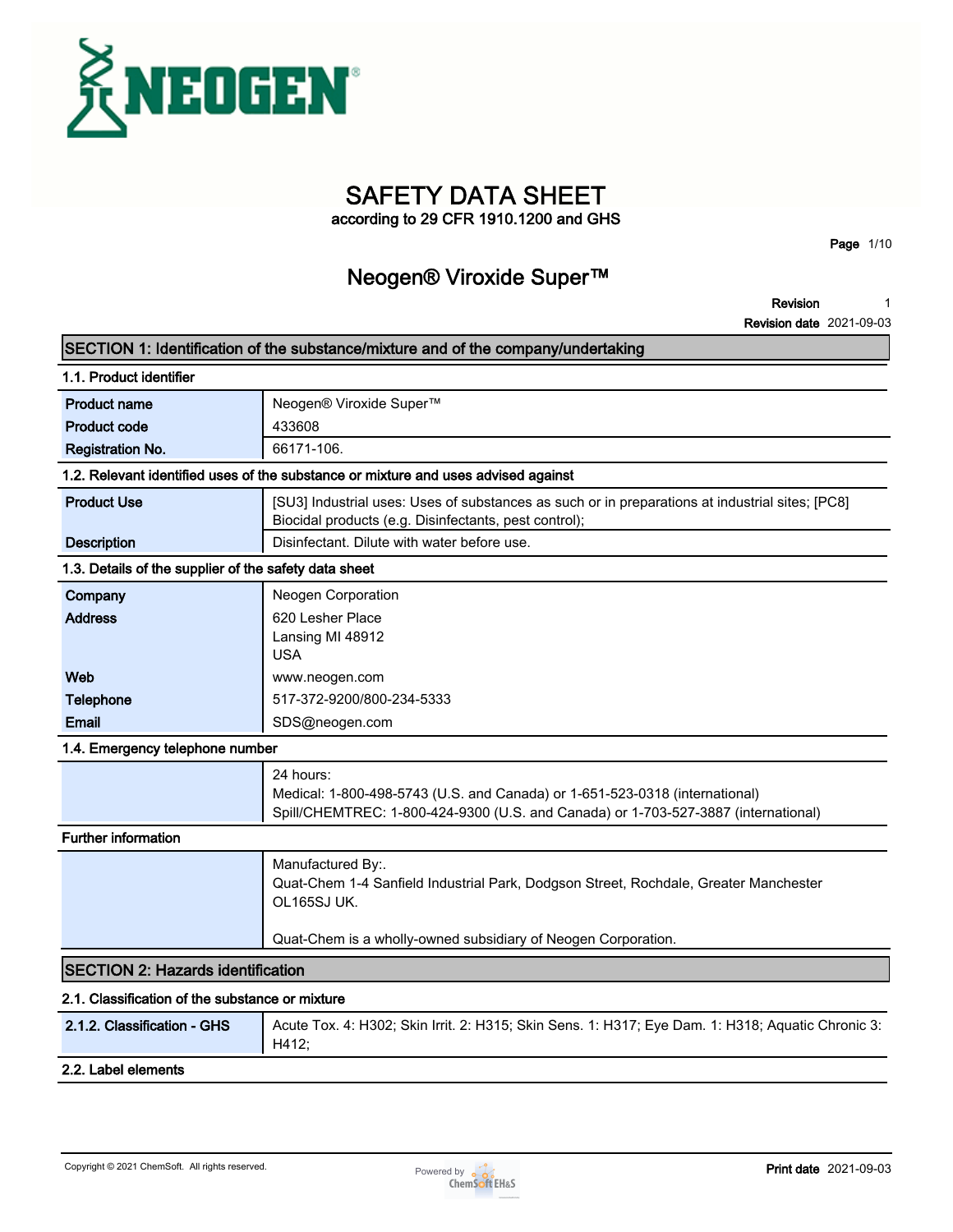#### **2.2. Label elements**

| <b>Revision date 2021-09-03</b> |  |
|---------------------------------|--|
|                                 |  |

| <b>Hazard pictograms</b>                           |                                                                                                                                                                                                                                                                                                                                                 |
|----------------------------------------------------|-------------------------------------------------------------------------------------------------------------------------------------------------------------------------------------------------------------------------------------------------------------------------------------------------------------------------------------------------|
| <b>Signal Word</b>                                 | Danger                                                                                                                                                                                                                                                                                                                                          |
| <b>Hazard Statement</b>                            | Acute Tox. 4: H302 - Harmful if swallowed.<br>Skin Irrit. 2: H315 - Causes skin irritation.<br>Skin Sens. 1: H317 - May cause an allergic skin reaction.<br>Eye Dam. 1: H318 - Causes serious eye damage.<br>Aquatic Chronic 3: H412 - Harmful to aquatic life with long lasting effects.                                                       |
| <b>Precautionary Statement:</b><br>Prevention      | P261 - Avoid breathing dust/fume/gas/mist/vapours/spray.<br>P264 - Wash thoroughly after handling.<br>P272 - Contaminated work clothing should not be allowed out of the workplace.<br>P273 - Avoid release to the environment.<br>P280 - Wear protective gloves/protective clothing/eye protection/face protection.                            |
| <b>Precautionary Statement:</b><br>Response        | P302+P352 - IF ON SKIN: Wash with plenty of water/.<br>P305+P351+P338 - IF IN EYES: Rinse cautiously with water for several minutes. Remove contact<br>lenses, if present and easy to do. Continue rinsing.<br>P310 - Immediately call a POISON CENTER/doctor/.<br>P333+P313 - If skin irritation or rash occurs: Get medical advice/attention. |
| <b>Precautionary Statement:</b><br><b>Disposal</b> | P501 - Dispose of contents/container to an approved waste disposal facility in accordance with<br>local and national regulations.                                                                                                                                                                                                               |
| 2.3. Other hazards                                 |                                                                                                                                                                                                                                                                                                                                                 |
| <b>Other hazards</b>                               | Contains material(s) which may be harmful if swallowed. Dust may be irritating if inhaled. Oxidizing<br>properties.                                                                                                                                                                                                                             |
| <b>Further information</b>                         |                                                                                                                                                                                                                                                                                                                                                 |
|                                                    | Read the entire label and follow all use directions, restrictions, and precautions.                                                                                                                                                                                                                                                             |

#### **SECTION 3: Composition/information on ingredients**

#### **3.2. Mixtures**

#### **EC 1272/2008**

| <b>Chemical Name</b>            | Index No.    | CAS No.    | EC No.    | <b>REACH Registration</b><br><b>Number</b> | Conc.<br>$(\%w/w)$ | Classification                                                                                                               |
|---------------------------------|--------------|------------|-----------|--------------------------------------------|--------------------|------------------------------------------------------------------------------------------------------------------------------|
| Potassium peroxymonosulfate     |              | 70693-62-8 |           |                                            |                    | 20 - 30% Acute Tox. 4: H302; Skin Irrit.<br>2: H315; Eye Dam. 1: H318;<br>Aquatic Acute 2: H401;<br>Aquatic Chronic 3: H412; |
| Sodium dodecylbenzene sulfonate |              | 25155-30-0 | 932-051-8 |                                            |                    | 10 - 20% Acute Tox. 4: H302; Skin Irrit.<br>2: H315; Eye Dam. 1: H318;<br>Aquatic Acute 1: H400;<br>Aquatic Chronic 3: H412; |
| Malic Acid                      |              | 6915-15-7  | 230-022-8 |                                            |                    | 1 - 10% Eye Irrit. 2: H319;                                                                                                  |
| Sulphamic acid                  | 016-026-00-0 | 5329-14-6  | 226-218-8 |                                            |                    | 1 - 10% Eye Irrit. 2: H319; Skin Irrit. 2:<br>H315; Aquatic Chronic 3:<br>H412;                                              |
| Fragrance, Green apple          |              |            |           |                                            |                    | 0 - 0.5% EUH208; Aquatic Chronic 3:<br>H412;                                                                                 |

#### **Description**

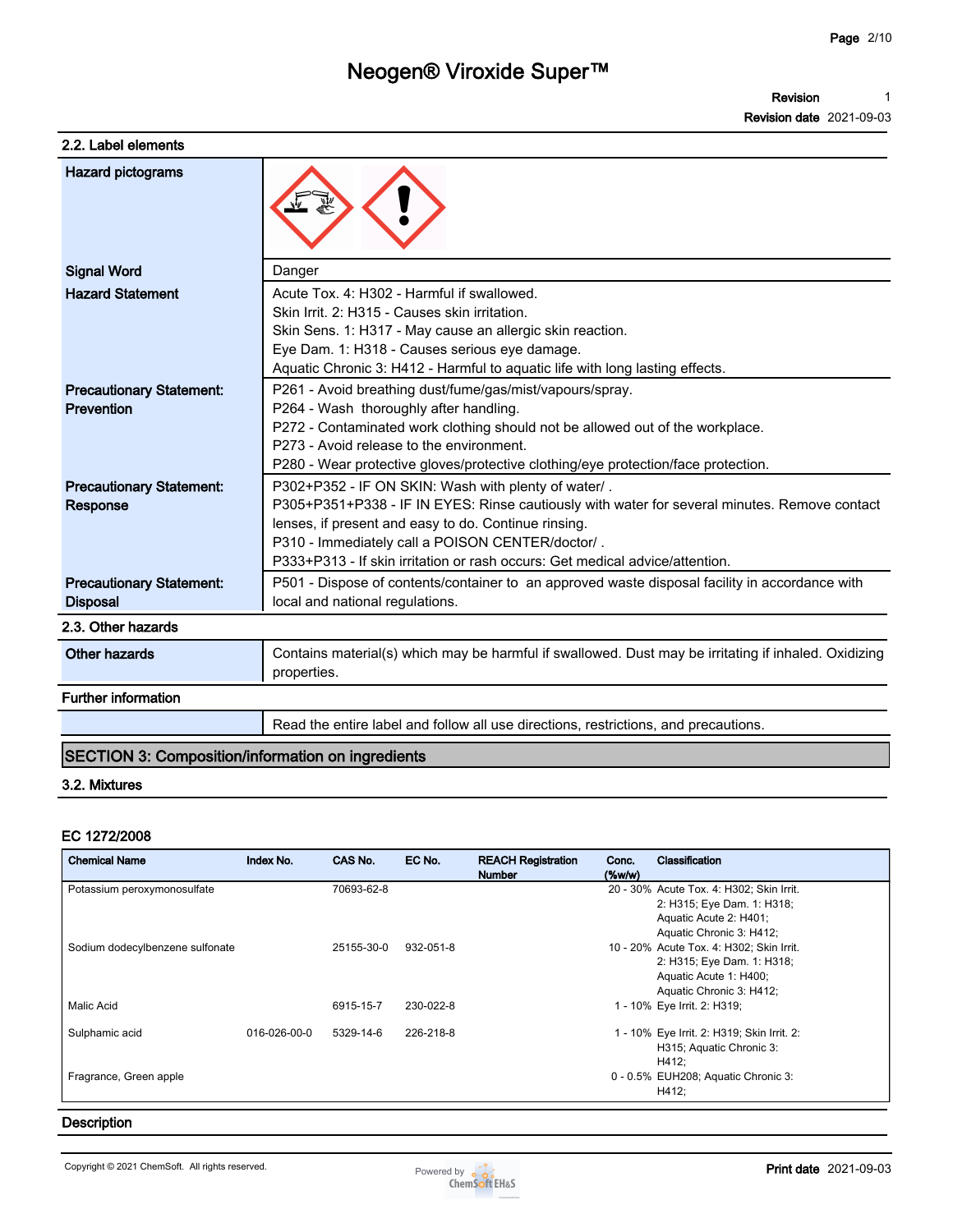|                                                            | Neogen® Viroxide Super™                                                                                                                                                                                                                                                          |
|------------------------------------------------------------|----------------------------------------------------------------------------------------------------------------------------------------------------------------------------------------------------------------------------------------------------------------------------------|
|                                                            | <b>Revision</b>                                                                                                                                                                                                                                                                  |
|                                                            | <b>Revision date</b> 2021-09-03                                                                                                                                                                                                                                                  |
| <b>Description</b>                                         |                                                                                                                                                                                                                                                                                  |
|                                                            | Concentrations listed may not represent exact product specifications.                                                                                                                                                                                                            |
| <b>Further information</b>                                 |                                                                                                                                                                                                                                                                                  |
|                                                            | Full text of Hazard Statements listed in this Section is provided in Section 16.                                                                                                                                                                                                 |
| <b>SECTION 4: First aid measures</b>                       |                                                                                                                                                                                                                                                                                  |
| 4.1. Description of first aid measures                     |                                                                                                                                                                                                                                                                                  |
| Inhalation                                                 | Move the exposed person to fresh air. If breathing is difficult give oxygen. If breathing stops,                                                                                                                                                                                 |
|                                                            | provide artificial respiration. Seek medical attention if irritation or symptoms persist.                                                                                                                                                                                        |
| Eye contact                                                | Rinse immediately with plenty of water. Contact lenses should be removed. Seek medical<br>attention.                                                                                                                                                                             |
| <b>Skin contact</b>                                        | Remove contaminated clothing. Wash with soap and water. Seek medical attention if irritation or<br>symptoms persist.                                                                                                                                                             |
| Ingestion                                                  | Do not induce vomiting unless told to do so by the poison control center or doctor. Rinse mouth<br>thoroughly. Never give anything by mouth to an unconscious person. Get medical advice/attention<br>if you feel unwell.                                                        |
|                                                            | 4.2. Most important symptoms and effects, both acute and delayed                                                                                                                                                                                                                 |
| Inhalation                                                 | May cause irritation to respiratory system.                                                                                                                                                                                                                                      |
| Eye contact                                                | Causes severe inflammation and may damage the cornea.                                                                                                                                                                                                                            |
| <b>Skin contact</b>                                        | Causes skin irritation. May cause dermatitis.                                                                                                                                                                                                                                    |
| Ingestion                                                  | Ingestion may cause nausea and vomiting.                                                                                                                                                                                                                                         |
|                                                            | 4.3. Indication of any immediate medical attention and special treatment needed                                                                                                                                                                                                  |
|                                                            | Remove the affected person from the source of contamination immediately. Transfer to hospital if<br>there are burns or symptoms of poisoning. Seek medical attention if irritation or symptoms persist.<br>If medical advice is needed, have product container or label at hand. |
| <b>Further information</b>                                 |                                                                                                                                                                                                                                                                                  |
|                                                            | Refer to product label and/or package insert for additional information. Follow label instructions.                                                                                                                                                                              |
| <b>SECTION 5: Firefighting measures</b>                    |                                                                                                                                                                                                                                                                                  |
| 5.1. Extinguishing media                                   |                                                                                                                                                                                                                                                                                  |
|                                                            | Use extinguishing media appropriate to the surrounding fire conditions.                                                                                                                                                                                                          |
| 5.2. Special hazards arising from the substance or mixture |                                                                                                                                                                                                                                                                                  |
|                                                            | May intensify fire; oxidiser.<br>Avoid raising dust. Harmful to aquatic organisms, may cause long-term adverse effects in the<br>aquatic environment. Do not allow undiluted product to be released to ground water, water course<br>or sewage system.                           |
| 5.3. Advice for firefighters                               |                                                                                                                                                                                                                                                                                  |
|                                                            | Do not breathe dust or vapor. Wear self-contained breathing apparatus and chemical-protective<br>clothing.                                                                                                                                                                       |
| <b>SECTION 6: Accidental release measures</b>              |                                                                                                                                                                                                                                                                                  |
|                                                            | 6.1. Personal precautions, protective equipment and emergency procedures                                                                                                                                                                                                         |
|                                                            | In the case of cleanup following a spill wear protective clething and appropriate equipment to                                                                                                                                                                                   |

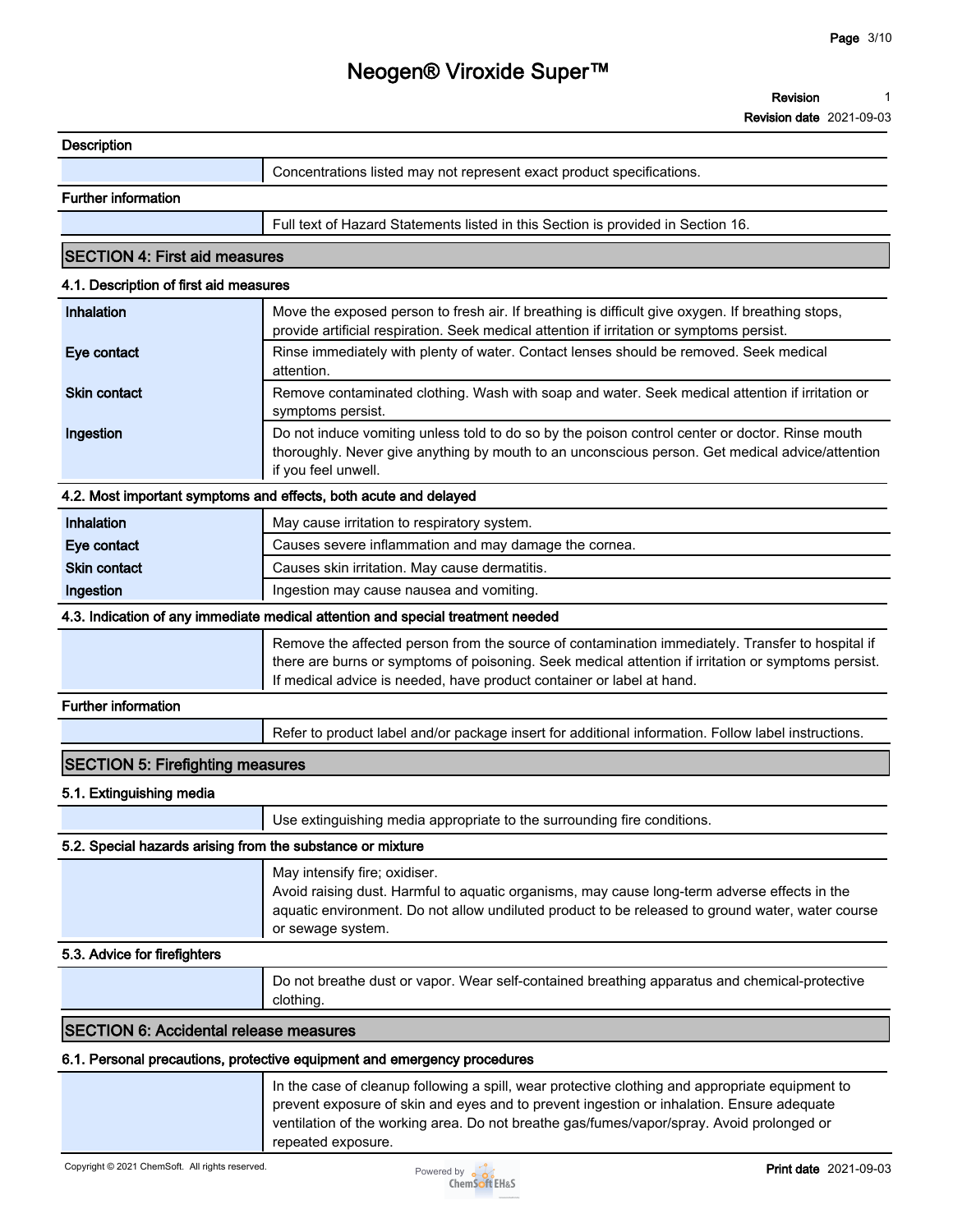| 6.2. Environmental precautions                                    |                                                                                                                                                                                                                                                                                                                                                                                                                                                         |  |  |  |
|-------------------------------------------------------------------|---------------------------------------------------------------------------------------------------------------------------------------------------------------------------------------------------------------------------------------------------------------------------------------------------------------------------------------------------------------------------------------------------------------------------------------------------------|--|--|--|
|                                                                   | Prevent further spillage if safe. Clean area thoroughly with detergent. Do not flush into surface<br>water. Do not let product contaminate subsoil.                                                                                                                                                                                                                                                                                                     |  |  |  |
| 6.3. Methods and material for containment and cleaning up         |                                                                                                                                                                                                                                                                                                                                                                                                                                                         |  |  |  |
|                                                                   | Sweep up. Clean spillage area thoroughly with plenty of water. Do not contaminate water by<br>cleaning of equipment or disposal of wastes. Do not empty into drains; dispose of this material and<br>its container in a safe way. Dispose of in compliance with all label instructions.                                                                                                                                                                 |  |  |  |
| 6.4. Reference to other sections                                  |                                                                                                                                                                                                                                                                                                                                                                                                                                                         |  |  |  |
|                                                                   | See Section(s) 2, 8, and 13 for further information.                                                                                                                                                                                                                                                                                                                                                                                                    |  |  |  |
| <b>SECTION 7: Handling and storage</b>                            |                                                                                                                                                                                                                                                                                                                                                                                                                                                         |  |  |  |
| 7.1. Precautions for safe handling                                |                                                                                                                                                                                                                                                                                                                                                                                                                                                         |  |  |  |
|                                                                   | Adopt best Manual Handling considerations when handling, carrying and dispensing. Avoid contact<br>with eyes. Do not eat, drink or smoke in areas where this product is used or stored. Ensure<br>adequate ventilation of the working area. Do not contaminate water by cleaning of equipment or<br>disposal of wastes. Read the entire label and follow all use directions, restrictions, and<br>precautions. Use as appropriate: Protective clothing. |  |  |  |
| 7.2. Conditions for safe storage, including any incompatibilities |                                                                                                                                                                                                                                                                                                                                                                                                                                                         |  |  |  |
|                                                                   | Store in correctly labelled containers. Keep container tightly closed. Keep in a cool, dry, well<br>ventilated area. Do not contaminate water, food, or feed by storage or disposal. Follow label<br>instructions.                                                                                                                                                                                                                                      |  |  |  |
| 7.3. Specific end use(s)                                          |                                                                                                                                                                                                                                                                                                                                                                                                                                                         |  |  |  |
|                                                                   | See Section(s) 1.2 for further information.                                                                                                                                                                                                                                                                                                                                                                                                             |  |  |  |
| <b>Further information</b>                                        |                                                                                                                                                                                                                                                                                                                                                                                                                                                         |  |  |  |
|                                                                   | Refer to product label and/or package insert for additional information. Follow label instructions.                                                                                                                                                                                                                                                                                                                                                     |  |  |  |
| SECTION 8: Exposure controls/personal protection                  |                                                                                                                                                                                                                                                                                                                                                                                                                                                         |  |  |  |
| 8.1. Control parameters                                           |                                                                                                                                                                                                                                                                                                                                                                                                                                                         |  |  |  |
|                                                                   | No occupational exposure limits known.                                                                                                                                                                                                                                                                                                                                                                                                                  |  |  |  |
| 8.2. Exposure controls                                            |                                                                                                                                                                                                                                                                                                                                                                                                                                                         |  |  |  |
|                                                                   |                                                                                                                                                                                                                                                                                                                                                                                                                                                         |  |  |  |
| Appropriate engineering<br>controls                               | Ensure adequate ventilation of the working area.                                                                                                                                                                                                                                                                                                                                                                                                        |  |  |  |
| Individual protection measures                                    | Use as appropriate: Protective equipment. Follow label instructions.                                                                                                                                                                                                                                                                                                                                                                                    |  |  |  |
| Eye / face protection                                             | Wear: Chemical safety goggles, Face shield.                                                                                                                                                                                                                                                                                                                                                                                                             |  |  |  |
| Skin protection - Hand<br>protection                              | Wear: Chemical resistant gloves. Wash the outside of gloves before removing them. Wash hands<br>thoroughly with soap and water after handling and before eating, drinking, chewing gum, using                                                                                                                                                                                                                                                           |  |  |  |

**thoroughly with soap and water after handling and before eating, drinking, chewing gum, using tobacco, or using the toilet. Skin protection - Other Wear: Long-sleeved shirt and long pants, Shoes and socks. Wash contaminated clothing, separately from other laundry, with detergent and water before reuse.**

**Respiratory protection I** In case of insufficient ventilation, wear suitable respiratory equipment.

Ĭ.

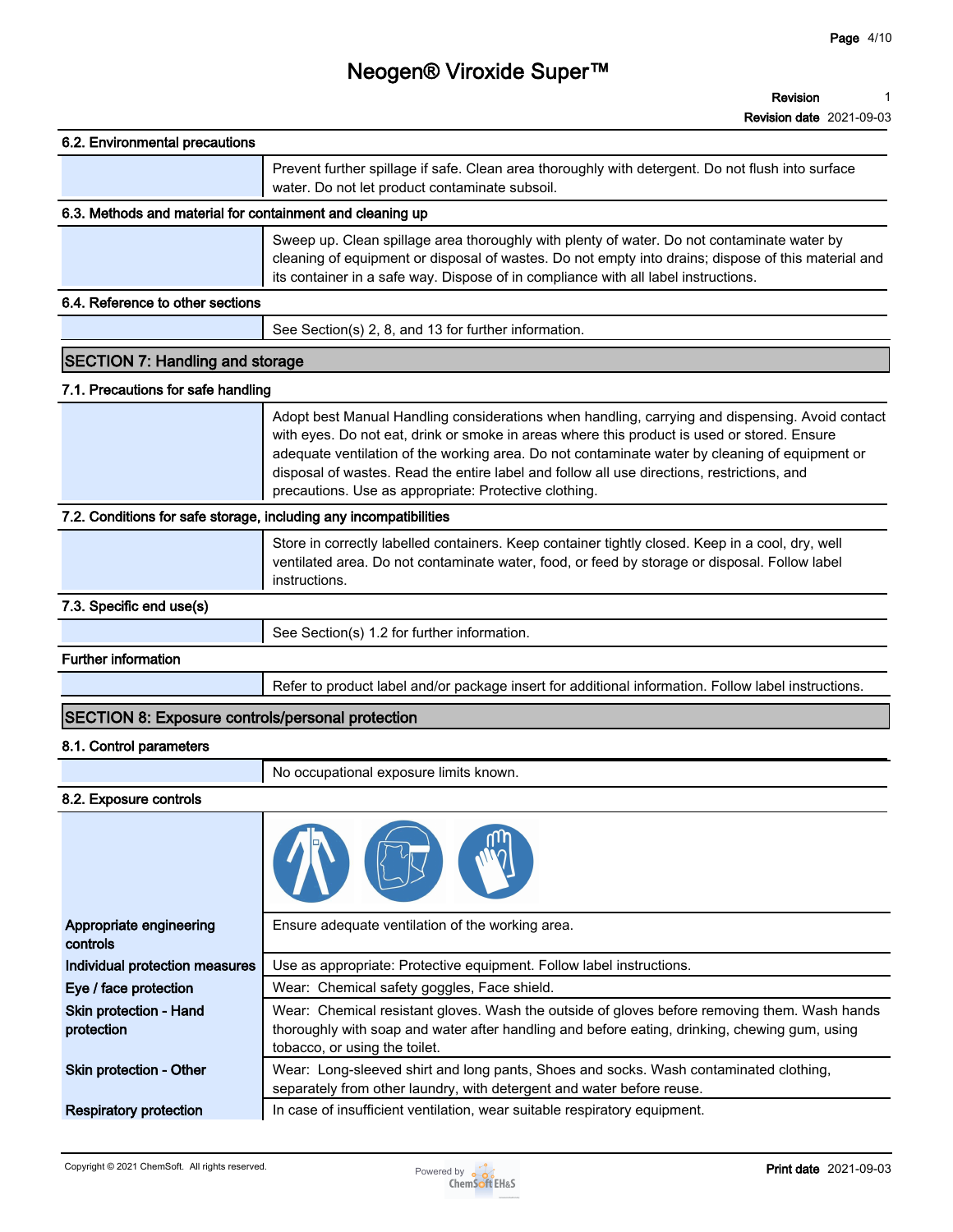**Revision 1**

| 8.2. Exposure controls            |                                                                                                                                                                                                             |
|-----------------------------------|-------------------------------------------------------------------------------------------------------------------------------------------------------------------------------------------------------------|
| Occupational exposure<br>controls | Exposure above the recommended occupational exposure limit (OEL) may cause adverse health<br>effects. Protect clothing from contact with the product. Provide chemical shower. Provide eye wash<br>station. |
| <b>Further information</b>        |                                                                                                                                                                                                             |
|                                   | Refer to product label for additional PPE requirements and recommendations. Follow label                                                                                                                    |

# **SECTION 9: Physical and chemical properties**

**instructions.**

#### **9.1. Information on basic physical and chemical properties**

|                                                | State   Powder                              |
|------------------------------------------------|---------------------------------------------|
|                                                | <b>Color</b> White                          |
|                                                | <b>Odor</b> Aromatic/Pleasant               |
|                                                | $pH$ 1.5 - 3                                |
| Relative density                               | 1.25                                        |
| <b>Flammability limits</b> Not flammable       |                                             |
|                                                | Vapor pressure   No data available          |
|                                                | Vapor density No data available             |
| <b>Explosive properties</b> No data available  |                                             |
| Oxidizing properties No data available         |                                             |
|                                                | Odor threshold   No data available          |
| <b>Partition coefficient</b> No data available |                                             |
| Autoignition temperature   No data available   |                                             |
|                                                | <b>Melting point</b> No data available      |
|                                                | Freezing Point   No data available          |
|                                                | <b>Boiling point</b> No data available      |
|                                                | Flash point   No data available             |
|                                                | <b>Evaporation rate</b>   No data available |
|                                                | Viscosity   Not applicable.                 |
| Solubility                                     | Soluble in water                            |

#### **9.2. Other information**

| VOC (Volatile organic  <br>compounds)       | No data available                                                                                                        |
|---------------------------------------------|--------------------------------------------------------------------------------------------------------------------------|
| <b>SECTION 10: Stability and reactivity</b> |                                                                                                                          |
| 10.1. Reactivity                            |                                                                                                                          |
|                                             | Stable under normal conditions.                                                                                          |
| 10.2. Chemical stability                    |                                                                                                                          |
|                                             | Stable under normal conditions.                                                                                          |
| 10.3. Possibility of hazardous reactions    |                                                                                                                          |
|                                             | Under the specified conditions, hazardous reactions that lead to excessive temperatures or<br>pressure are not expected. |
| 10.4. Conditions to avoid                   |                                                                                                                          |
|                                             | May intensify fire; oxidiser. Keep away from sources of ignition - No smoking.                                           |
| 10.5. Incompatible materials                |                                                                                                                          |

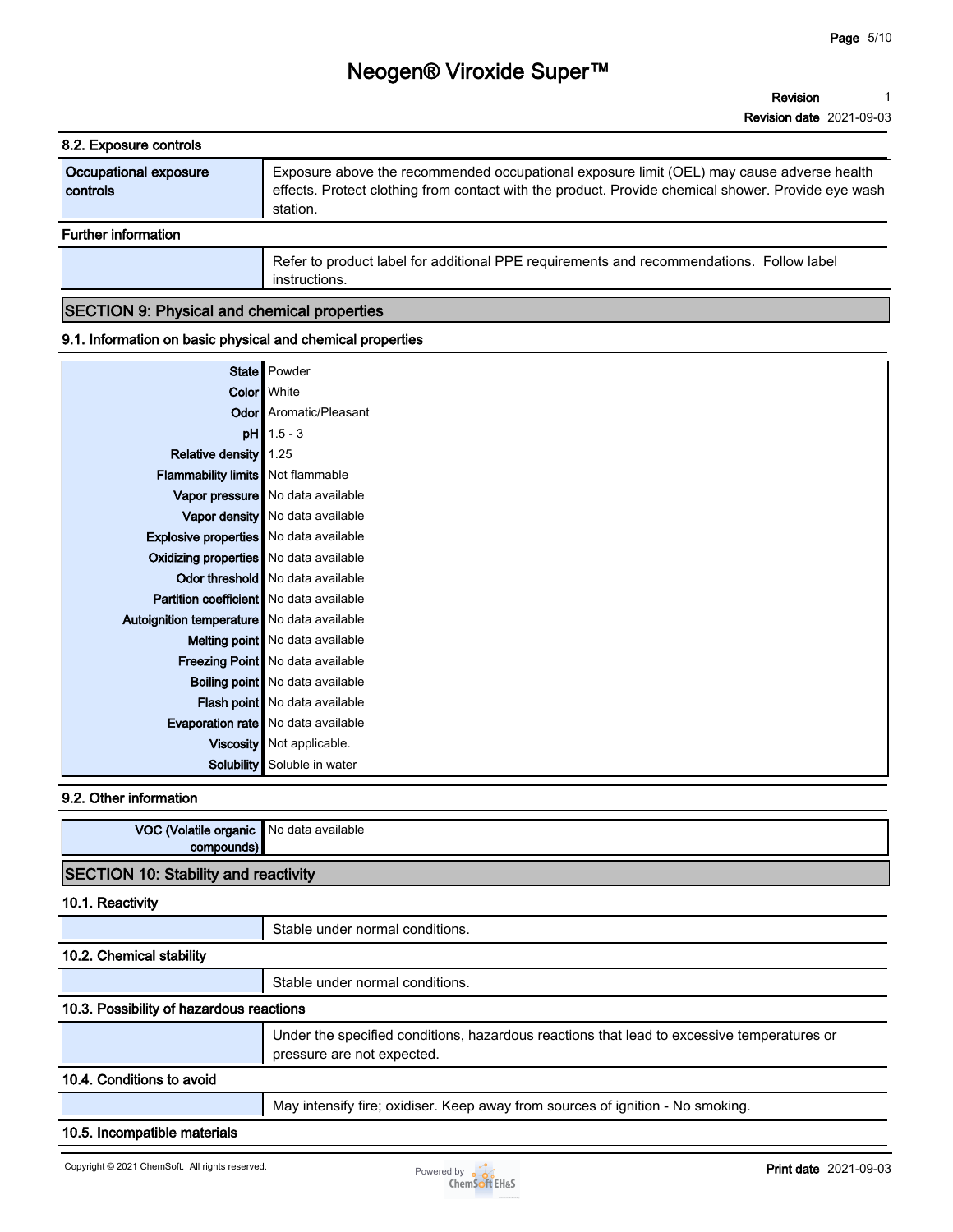**Revision 1**

| 10.5. Incompatible materials                     |                                                                                                                                                                                                                                                                                                                                                                                                                                         |  |  |  |
|--------------------------------------------------|-----------------------------------------------------------------------------------------------------------------------------------------------------------------------------------------------------------------------------------------------------------------------------------------------------------------------------------------------------------------------------------------------------------------------------------------|--|--|--|
|                                                  | Acids. Do NOT mix with any other product.                                                                                                                                                                                                                                                                                                                                                                                               |  |  |  |
| 10.6. Hazardous decomposition products           |                                                                                                                                                                                                                                                                                                                                                                                                                                         |  |  |  |
|                                                  | Carbon oxides.                                                                                                                                                                                                                                                                                                                                                                                                                          |  |  |  |
| <b>SECTION 11: Toxicological information</b>     |                                                                                                                                                                                                                                                                                                                                                                                                                                         |  |  |  |
| 11.1. Information on toxicological effects       |                                                                                                                                                                                                                                                                                                                                                                                                                                         |  |  |  |
|                                                  |                                                                                                                                                                                                                                                                                                                                                                                                                                         |  |  |  |
| <b>Acute toxicity</b>                            | Based on available data, the classification criteria are not met. However, this product does contain<br>substance(s) that are classified as hazardous. For more information, see Section 3.                                                                                                                                                                                                                                             |  |  |  |
| Skin corrosion/irritation                        | Causes skin irritation. May cause dermatitis.                                                                                                                                                                                                                                                                                                                                                                                           |  |  |  |
| Serious eye damage/irritation                    | Causes severe inflammation and may damage the cornea.                                                                                                                                                                                                                                                                                                                                                                                   |  |  |  |
| Respiratory or skin<br>sensitization             | May cause allergic reactions in susceptible people. May cause dermatitis.                                                                                                                                                                                                                                                                                                                                                               |  |  |  |
| Germ cell mutagenicity                           | No mutagenic effects reported.                                                                                                                                                                                                                                                                                                                                                                                                          |  |  |  |
| Carcinogenicity                                  | No components at >0.01% are listed in the American Conference of Governmental Industrial<br>Hygienists (ACGIH) Guide to Occupational Exposure Values.<br>No components at >0.01% are listed in the International Agency for Research on Cancer (IARC)<br>Monographs.<br>No components at >0.01% are listed in the National Toxicology Program (NTP) Report on<br>Carcinogens.<br>Not listed in the OSHA standard 1910.1003 Carcinogens. |  |  |  |
| <b>Reproductive toxicity</b>                     | No teratogenic effects reported.                                                                                                                                                                                                                                                                                                                                                                                                        |  |  |  |
| STOT-single exposure                             | May cause allergy or asthma symptoms or breathing difficulties if inhaled.                                                                                                                                                                                                                                                                                                                                                              |  |  |  |
| STOT-repeated exposure                           | No Significant Hazard.                                                                                                                                                                                                                                                                                                                                                                                                                  |  |  |  |
| <b>Aspiration hazard</b>                         | No Significant Hazard.                                                                                                                                                                                                                                                                                                                                                                                                                  |  |  |  |
| Repeated or prolonged<br>exposure                | Avoid prolonged or repeated exposure. Delayed appearance of the complaints and development of<br>hypersensitivity (difficult breathing, coughing, asthma) are possible.                                                                                                                                                                                                                                                                 |  |  |  |
| 11.1.2. Mixtures                                 |                                                                                                                                                                                                                                                                                                                                                                                                                                         |  |  |  |
|                                                  | See Section(s) 3 for further information.                                                                                                                                                                                                                                                                                                                                                                                               |  |  |  |
| 11.1.3. Hazard Information                       |                                                                                                                                                                                                                                                                                                                                                                                                                                         |  |  |  |
|                                                  | See Section(s) 2 and 3 for further information.                                                                                                                                                                                                                                                                                                                                                                                         |  |  |  |
| 11.1.4. Toxicological information                |                                                                                                                                                                                                                                                                                                                                                                                                                                         |  |  |  |
| Neogen® Viroxide Super™                          | Oral Rat LD50: 3129 mg/kg<br>Dermal Rabbit LD50: >5000 mg/kg<br>Inhalation Rat LC50/4 h: 2.2 mg/L                                                                                                                                                                                                                                                                                                                                       |  |  |  |
| Sulphamic acid                                   | Dermal Rat LD50: 2000<br><b>Oral Rat LD50: 200</b>                                                                                                                                                                                                                                                                                                                                                                                      |  |  |  |
|                                                  |                                                                                                                                                                                                                                                                                                                                                                                                                                         |  |  |  |
| 11.1.5. Hazard Class                             |                                                                                                                                                                                                                                                                                                                                                                                                                                         |  |  |  |
|                                                  | See Section(s) 2 and 14 for further information.                                                                                                                                                                                                                                                                                                                                                                                        |  |  |  |
| 11.1.6. Classification Criteria                  |                                                                                                                                                                                                                                                                                                                                                                                                                                         |  |  |  |
|                                                  | Based on the Globally Harmonized System (GHS) considerations for the classification of mixtures.<br>See Section 15 for regulatory citations.                                                                                                                                                                                                                                                                                            |  |  |  |
| 11.1.7. Information on likely routes of exposure |                                                                                                                                                                                                                                                                                                                                                                                                                                         |  |  |  |
|                                                  | Eye contact. Skin contact. Inhalation. Ingestion.                                                                                                                                                                                                                                                                                                                                                                                       |  |  |  |
|                                                  | 11.1.8. Symptoms related to the physical, chemical and toxicological characteristics                                                                                                                                                                                                                                                                                                                                                    |  |  |  |
|                                                  |                                                                                                                                                                                                                                                                                                                                                                                                                                         |  |  |  |

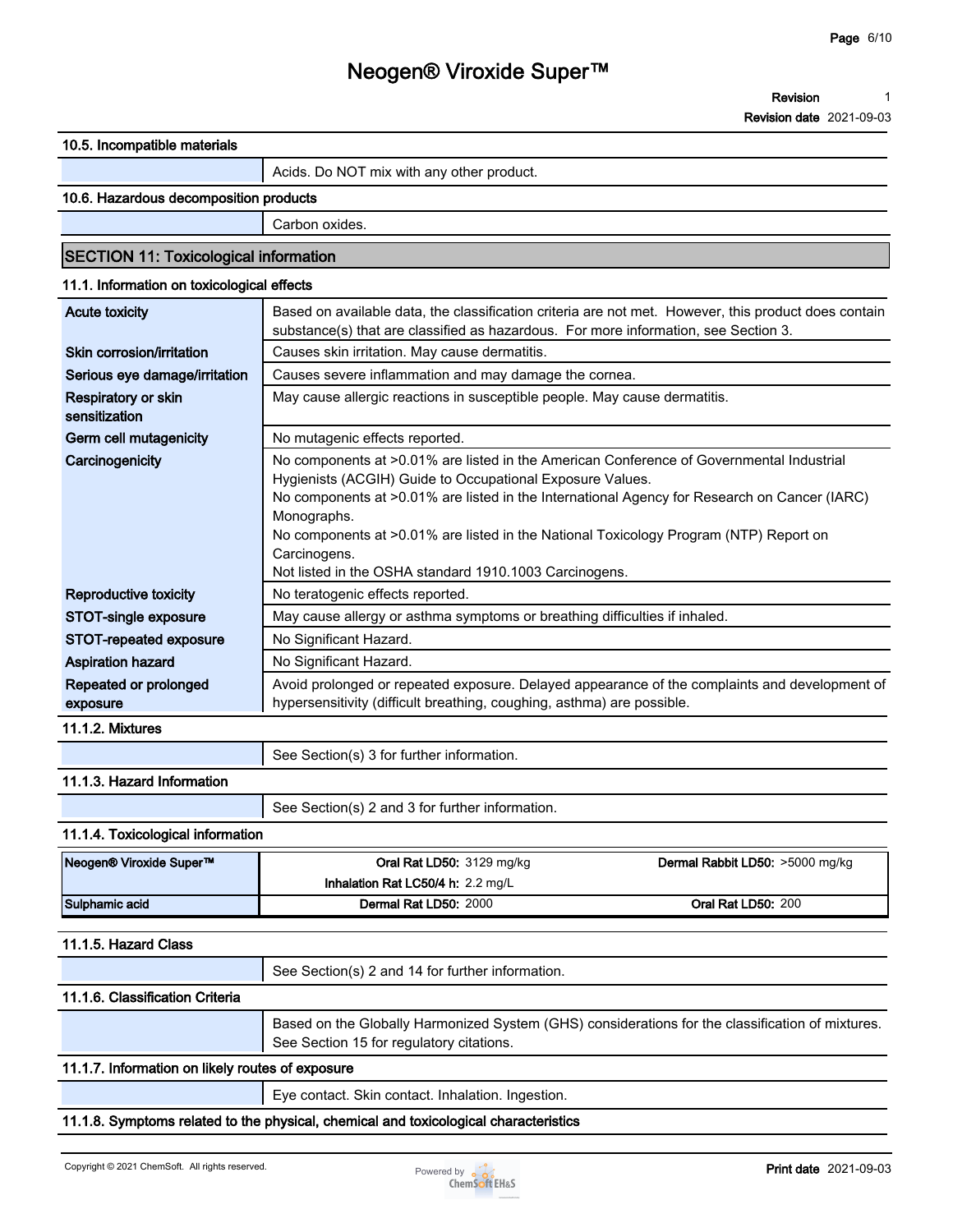|                                               | 11.1.8. Symptoms related to the physical, chemical and toxicological characteristics                                                    |
|-----------------------------------------------|-----------------------------------------------------------------------------------------------------------------------------------------|
|                                               | See Section(s) 4.2 for further information.                                                                                             |
|                                               | 11.1.9. Delayed and immediate effects as well as chronic effects from short and long-term exposure                                      |
|                                               | See Section(s) 4.2 for further information.                                                                                             |
| 11.1.10. Interactive effects                  |                                                                                                                                         |
|                                               | No data available.                                                                                                                      |
| 11.1.11. Absence of specific data             |                                                                                                                                         |
|                                               | <1% of this mixture consists of ingredients of unknown acute toxicity.                                                                  |
| 11.1.12. Mixture versus substance information |                                                                                                                                         |
|                                               | See Section(s) 3 for further information.                                                                                               |
| 11.1.13. Other information                    |                                                                                                                                         |
|                                               | Refer to product label and/or package insert for additional information.                                                                |
| <b>SECTION 12: Ecological information</b>     |                                                                                                                                         |
| 12.1. Toxicity                                |                                                                                                                                         |
|                                               | No data available                                                                                                                       |
| 12.2. Persistence and degradability           |                                                                                                                                         |
|                                               | No data is available on this product.                                                                                                   |
| 12.3. Bioaccumulative potential               |                                                                                                                                         |
|                                               |                                                                                                                                         |
|                                               | No data is available on this product.                                                                                                   |
| <b>BCF: Bioconcentration factor.</b>          |                                                                                                                                         |
| Sodium dodecylbenzene                         | BCF: Bioconcentration factor. 3.4500 L/kg                                                                                               |
| sulfonate                                     |                                                                                                                                         |
| <b>Partition coefficient</b>                  |                                                                                                                                         |
|                                               | Neogen® Viroxide Super™ No data available                                                                                               |
| 12.4. Mobility in soil                        |                                                                                                                                         |
|                                               | No data is available on this product.                                                                                                   |
| 12.5. Results of PBT and vPvB assessment      |                                                                                                                                         |
|                                               | No data is available on this product.                                                                                                   |
| 12.6. Other adverse effects                   |                                                                                                                                         |
|                                               | Harmful to aquatic organisms, may cause long-term adverse effects in the aquatic environment. To                                        |
|                                               | protect the environment, do not allow pesticide to enter or run off into storm drains, drainage<br>ditches, gutters, or surface waters. |
| <b>Further information</b>                    |                                                                                                                                         |
|                                               | Refer to product label and/or package insert for additional information.                                                                |
| <b>SECTION 13: Disposal considerations</b>    |                                                                                                                                         |
| 13.1. Waste treatment methods                 |                                                                                                                                         |
|                                               | Dispose of in compliance with all local and national regulations. Follow label instructions.                                            |
|                                               |                                                                                                                                         |

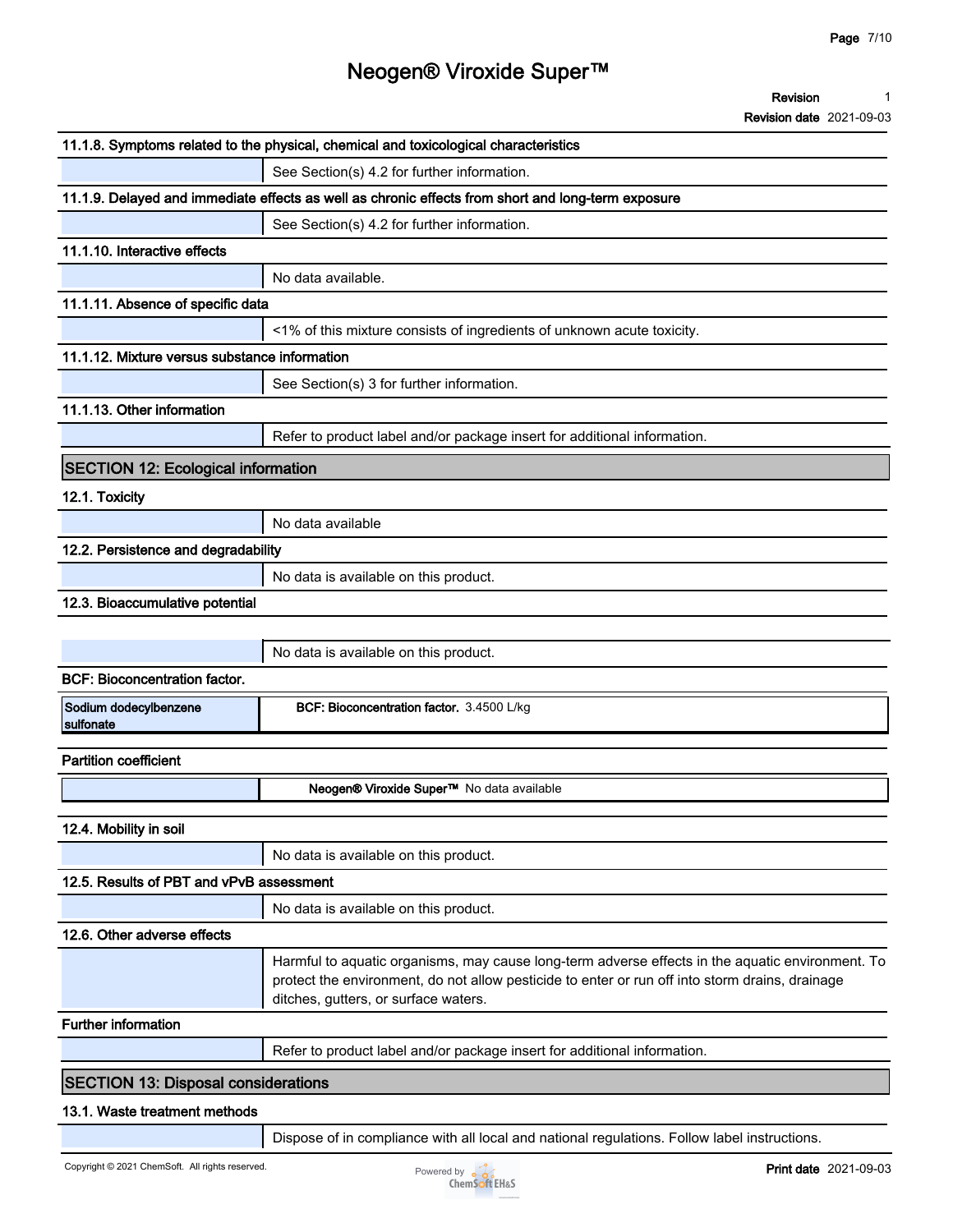| <b>Disposal methods</b>                         |                                                                                                                                                                                                                                                                                                                                                                                                                                                                                       |  |  |
|-------------------------------------------------|---------------------------------------------------------------------------------------------------------------------------------------------------------------------------------------------------------------------------------------------------------------------------------------------------------------------------------------------------------------------------------------------------------------------------------------------------------------------------------------|--|--|
|                                                 | Do not contaminate water by cleaning of equipment or disposal of wastes. Do not flush into surface<br>water. Dispose of in compliance with all local and national regulations.                                                                                                                                                                                                                                                                                                        |  |  |
| Disposal of packaging                           |                                                                                                                                                                                                                                                                                                                                                                                                                                                                                       |  |  |
|                                                 | Nonrefillable container. Do not reuse or refill this container.<br>If empty: Do not reuse this container. Place in trash or offer for recycling, if available.<br>If partly filled: Call your local solid waste agency for disposal instructions. Never place unused<br>product down any indoor or outdoor drain.                                                                                                                                                                     |  |  |
| <b>Further information</b>                      |                                                                                                                                                                                                                                                                                                                                                                                                                                                                                       |  |  |
|                                                 | Refer to product label and/or package insert for additional information. Follow label instructions.                                                                                                                                                                                                                                                                                                                                                                                   |  |  |
| <b>SECTION 14: Transport information</b>        |                                                                                                                                                                                                                                                                                                                                                                                                                                                                                       |  |  |
| 14.1. UN number                                 |                                                                                                                                                                                                                                                                                                                                                                                                                                                                                       |  |  |
|                                                 | The product is not classified as dangerous for carriage.                                                                                                                                                                                                                                                                                                                                                                                                                              |  |  |
| 14.2. UN proper shipping name                   |                                                                                                                                                                                                                                                                                                                                                                                                                                                                                       |  |  |
|                                                 | The product is not classified as dangerous for carriage.                                                                                                                                                                                                                                                                                                                                                                                                                              |  |  |
| 14.3. Transport hazard class(es)                |                                                                                                                                                                                                                                                                                                                                                                                                                                                                                       |  |  |
|                                                 | The product is not classified as dangerous for carriage.                                                                                                                                                                                                                                                                                                                                                                                                                              |  |  |
| 14.4. Packing group                             |                                                                                                                                                                                                                                                                                                                                                                                                                                                                                       |  |  |
|                                                 | The product is not classified as dangerous for carriage.                                                                                                                                                                                                                                                                                                                                                                                                                              |  |  |
| 14.5. Environmental hazards                     |                                                                                                                                                                                                                                                                                                                                                                                                                                                                                       |  |  |
|                                                 | The product is not classified as dangerous for carriage.                                                                                                                                                                                                                                                                                                                                                                                                                              |  |  |
| 14.6. Special precautions for user              |                                                                                                                                                                                                                                                                                                                                                                                                                                                                                       |  |  |
|                                                 | The product is not classified as dangerous for carriage.                                                                                                                                                                                                                                                                                                                                                                                                                              |  |  |
|                                                 | 14.7. Transport in bulk according to Annex II of MARPOL 73/78 and the IBC Code                                                                                                                                                                                                                                                                                                                                                                                                        |  |  |
|                                                 | The product is not classified as dangerous for carriage.                                                                                                                                                                                                                                                                                                                                                                                                                              |  |  |
| <b>SECTION 15: Regulatory information</b>       |                                                                                                                                                                                                                                                                                                                                                                                                                                                                                       |  |  |
|                                                 | 15.1. Safety, health and environmental regulations/legislation specific for the substance or mixture                                                                                                                                                                                                                                                                                                                                                                                  |  |  |
| <b>Regulations</b>                              | Hazard Communication Standard: 29 Code of Federal Regulations 1910.1200: Occupational<br>Safety and Health Standards: Z: Toxic and Hazardous Substances: Hazard Communication.                                                                                                                                                                                                                                                                                                        |  |  |
| Chemical<br>Inventories/Right-to-Know<br>Lists: | Toxic Substances Control Act (TSCA): All ingredients listed or exempt.<br>Massachusetts Right-to-Know Hazardous Substance List: Sodium dodecylbenzenesulfonate.<br>New Jersey Worker and Community Right to Know Act: Sodium dodecylbenzene; Maleic acid;<br>Sulfamic acid.<br>Pennsylvania Right to Know Law: Benzenesulfonic acid, dodecyl-, sodium salt; 2-Butenedioic<br>acid $(Z)$ .<br>Rhode Island Right-to-Know General Law: This material contains no reportable components. |  |  |
|                                                 | California Prop 65: This material contains no reportable components.                                                                                                                                                                                                                                                                                                                                                                                                                  |  |  |

#### **Inventories**

| Ingredient                     | <b>TSCA</b> | МA | <b>SARA313</b> | <b>CALPROP65</b> | <b>CWA307</b> | <b>CAA112</b> | <b>CWA311</b> | <b>SARA302</b> | <b>SARA304</b> |
|--------------------------------|-------------|----|----------------|------------------|---------------|---------------|---------------|----------------|----------------|
| Sulphamic acid (Sulfamic acid) |             |    |                |                  |               |               |               |                |                |

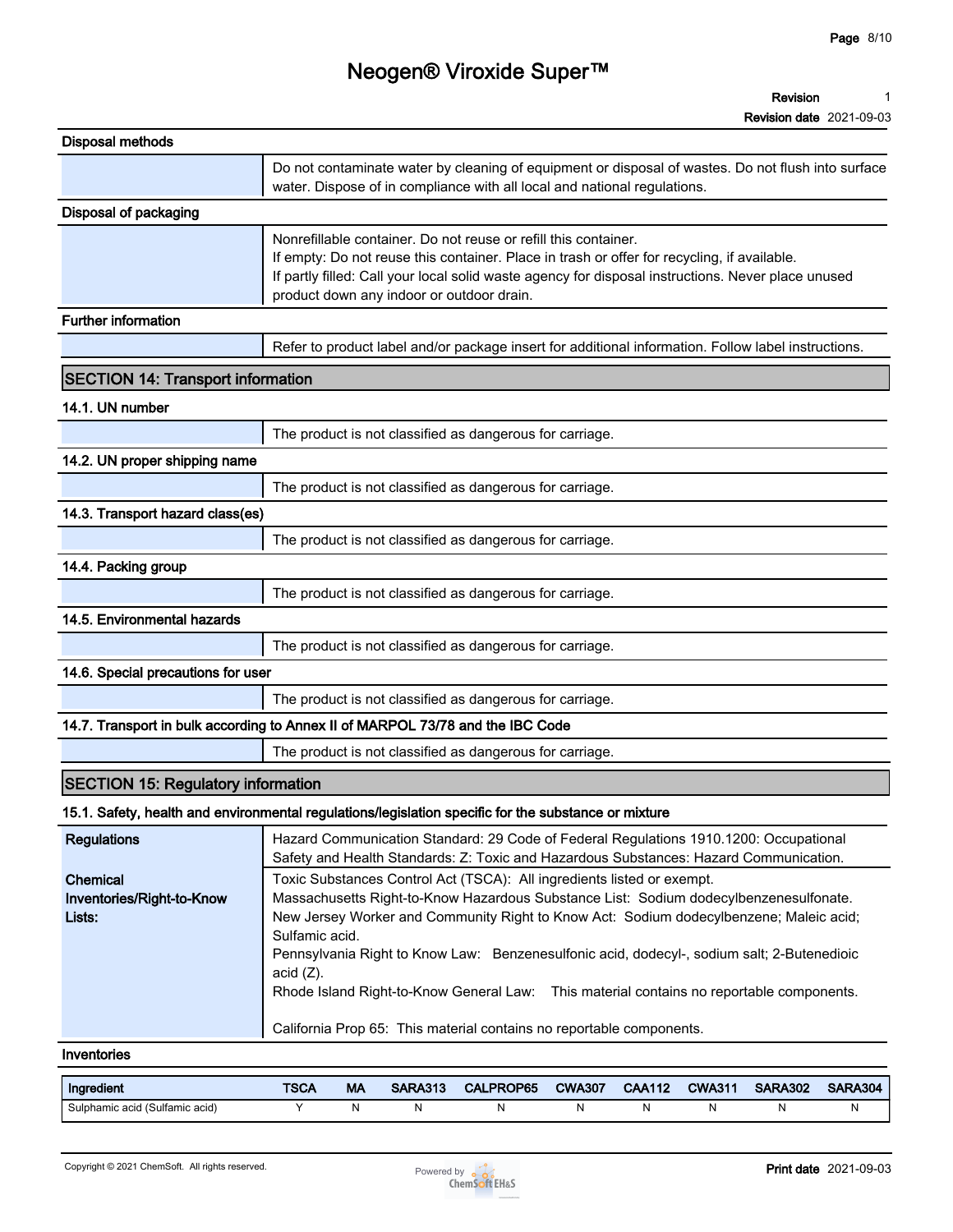**Revision Revision date 2021-09-03 1**

| <b>Further information</b>                 |                                                                                                                                                                                                                                                                                                                                                                                                                                                                                                                                                                                                                                                                |
|--------------------------------------------|----------------------------------------------------------------------------------------------------------------------------------------------------------------------------------------------------------------------------------------------------------------------------------------------------------------------------------------------------------------------------------------------------------------------------------------------------------------------------------------------------------------------------------------------------------------------------------------------------------------------------------------------------------------|
| <b>Additional Regulating</b><br>Authority: | This chemical is a pesticide product registered by the United States Environmental Protection<br>Agency and is subject to certain labeling requirements under federal pesticide law. These<br>requirements differ from the classification criteria and hazard information required for safety data<br>sheets (SDS), and for workplace labels of non-pesticide chemicals. The hazard information<br>required on the pesticide label is reproduced below. The pesticide label also includes other<br>important information, including directions for use.                                                                                                        |
| <b>Signal Word</b>                         | DANGER.                                                                                                                                                                                                                                                                                                                                                                                                                                                                                                                                                                                                                                                        |
| <b>Label Precautions</b>                   | Keep out of reach of children.<br>Hazards to humans and domestic animals.<br>Corrosive. Causes irreversible eye damage. Causes skin burns. Harmful if swallowed or absorbed<br>through the skin. Do not get in eyes, on skin, or on clothing. Wear long-sleeved shirt and long<br>pants, socks and shoes, goggles or face shield, and chemical-resistant gloves. Prolonged or<br>frequently repeated skin contact may cause allergic reactions in some individuals. Wash<br>thoroughly with soap and water after handling and before eating, drinking, chewing gum, using<br>tobacco, or using the toilet. Remove and wash contaminated clothing before reuse. |

### **SECTION 16: Other information**

#### **Other information**

| <b>Revision</b>                     | This document differs from the previous version in the following areas:.                                                                                                                                                                                                                                                                                                                                                                                                                                                                                                                                                                                                                                                                                                                                                                                                                                                       |
|-------------------------------------|--------------------------------------------------------------------------------------------------------------------------------------------------------------------------------------------------------------------------------------------------------------------------------------------------------------------------------------------------------------------------------------------------------------------------------------------------------------------------------------------------------------------------------------------------------------------------------------------------------------------------------------------------------------------------------------------------------------------------------------------------------------------------------------------------------------------------------------------------------------------------------------------------------------------------------|
|                                     | 2 - 2.1.2. Classification - GHS.                                                                                                                                                                                                                                                                                                                                                                                                                                                                                                                                                                                                                                                                                                                                                                                                                                                                                               |
|                                     | 12 - 12.1. Toxicity.                                                                                                                                                                                                                                                                                                                                                                                                                                                                                                                                                                                                                                                                                                                                                                                                                                                                                                           |
|                                     | 14 - DOT.                                                                                                                                                                                                                                                                                                                                                                                                                                                                                                                                                                                                                                                                                                                                                                                                                                                                                                                      |
|                                     | 14 - IMDG.                                                                                                                                                                                                                                                                                                                                                                                                                                                                                                                                                                                                                                                                                                                                                                                                                                                                                                                     |
|                                     | 14 - IATA.                                                                                                                                                                                                                                                                                                                                                                                                                                                                                                                                                                                                                                                                                                                                                                                                                                                                                                                     |
| Acronyms                            | ADR/RID: European Agreements Concerning the International Carriage of Dangerous Goods by                                                                                                                                                                                                                                                                                                                                                                                                                                                                                                                                                                                                                                                                                                                                                                                                                                       |
|                                     | Rail (RID) and by Road (ADR).                                                                                                                                                                                                                                                                                                                                                                                                                                                                                                                                                                                                                                                                                                                                                                                                                                                                                                  |
|                                     | CAS No.: Chemical Abstracts Service.                                                                                                                                                                                                                                                                                                                                                                                                                                                                                                                                                                                                                                                                                                                                                                                                                                                                                           |
|                                     | FIFRA: U.S. Federal Insecticide, Fungicide, and Rodenticide Act.                                                                                                                                                                                                                                                                                                                                                                                                                                                                                                                                                                                                                                                                                                                                                                                                                                                               |
|                                     |                                                                                                                                                                                                                                                                                                                                                                                                                                                                                                                                                                                                                                                                                                                                                                                                                                                                                                                                |
|                                     |                                                                                                                                                                                                                                                                                                                                                                                                                                                                                                                                                                                                                                                                                                                                                                                                                                                                                                                                |
|                                     |                                                                                                                                                                                                                                                                                                                                                                                                                                                                                                                                                                                                                                                                                                                                                                                                                                                                                                                                |
|                                     |                                                                                                                                                                                                                                                                                                                                                                                                                                                                                                                                                                                                                                                                                                                                                                                                                                                                                                                                |
|                                     |                                                                                                                                                                                                                                                                                                                                                                                                                                                                                                                                                                                                                                                                                                                                                                                                                                                                                                                                |
|                                     | LD: Lethal dose.                                                                                                                                                                                                                                                                                                                                                                                                                                                                                                                                                                                                                                                                                                                                                                                                                                                                                                               |
|                                     |                                                                                                                                                                                                                                                                                                                                                                                                                                                                                                                                                                                                                                                                                                                                                                                                                                                                                                                                |
|                                     |                                                                                                                                                                                                                                                                                                                                                                                                                                                                                                                                                                                                                                                                                                                                                                                                                                                                                                                                |
|                                     |                                                                                                                                                                                                                                                                                                                                                                                                                                                                                                                                                                                                                                                                                                                                                                                                                                                                                                                                |
|                                     |                                                                                                                                                                                                                                                                                                                                                                                                                                                                                                                                                                                                                                                                                                                                                                                                                                                                                                                                |
|                                     | STOT: Specific Target Organ Toxicity.                                                                                                                                                                                                                                                                                                                                                                                                                                                                                                                                                                                                                                                                                                                                                                                                                                                                                          |
|                                     | SVHC: Substance of very high concern.                                                                                                                                                                                                                                                                                                                                                                                                                                                                                                                                                                                                                                                                                                                                                                                                                                                                                          |
|                                     |                                                                                                                                                                                                                                                                                                                                                                                                                                                                                                                                                                                                                                                                                                                                                                                                                                                                                                                                |
|                                     |                                                                                                                                                                                                                                                                                                                                                                                                                                                                                                                                                                                                                                                                                                                                                                                                                                                                                                                                |
|                                     | WEL: Workplace Exposure Limit.                                                                                                                                                                                                                                                                                                                                                                                                                                                                                                                                                                                                                                                                                                                                                                                                                                                                                                 |
| <b>Text of Hazard Statements in</b> | Acute Tox. 4: H302 - Harmful if swallowed.                                                                                                                                                                                                                                                                                                                                                                                                                                                                                                                                                                                                                                                                                                                                                                                                                                                                                     |
| Section 3                           | Skin Irrit. 2: H315 - Causes skin irritation.                                                                                                                                                                                                                                                                                                                                                                                                                                                                                                                                                                                                                                                                                                                                                                                                                                                                                  |
|                                     |                                                                                                                                                                                                                                                                                                                                                                                                                                                                                                                                                                                                                                                                                                                                                                                                                                                                                                                                |
|                                     |                                                                                                                                                                                                                                                                                                                                                                                                                                                                                                                                                                                                                                                                                                                                                                                                                                                                                                                                |
|                                     |                                                                                                                                                                                                                                                                                                                                                                                                                                                                                                                                                                                                                                                                                                                                                                                                                                                                                                                                |
|                                     |                                                                                                                                                                                                                                                                                                                                                                                                                                                                                                                                                                                                                                                                                                                                                                                                                                                                                                                                |
|                                     |                                                                                                                                                                                                                                                                                                                                                                                                                                                                                                                                                                                                                                                                                                                                                                                                                                                                                                                                |
|                                     |                                                                                                                                                                                                                                                                                                                                                                                                                                                                                                                                                                                                                                                                                                                                                                                                                                                                                                                                |
|                                     | GHS: Globally Harmonized System.<br>HCS 2012: Hazard Communication Standard (2012 revision).<br>IATA: International Air Transport Association.<br>ICAO: International Civil Aviation Organization.<br>IMDG: International Maritime Dangerous Goods.<br>OEL: Occupational exposure limit.<br>OSHA: U.S. Occupational Safety and Health Administration.<br>PEL: Permissible Exposure Limit.<br>REACH: Registration, Evaluation, Authorization, and Restriction of Chemicals.<br>US DOT: United States Department of Transportation.<br>VOC: Volatile Organic Compound.<br>Eye Dam. 1: H318 - Causes serious eye damage.<br>Aquatic Acute 2: H401 - Toxic to aquatic life.<br>Aquatic Chronic 3: H412 - Harmful to aquatic life with long lasting effects.<br>Aquatic Acute 1: H400 - Very toxic to aquatic life.<br>Eye Irrit. 2: H319 - Causes serious eye irritation.<br>EUH208 - Contains . May produce an allergic reaction. |